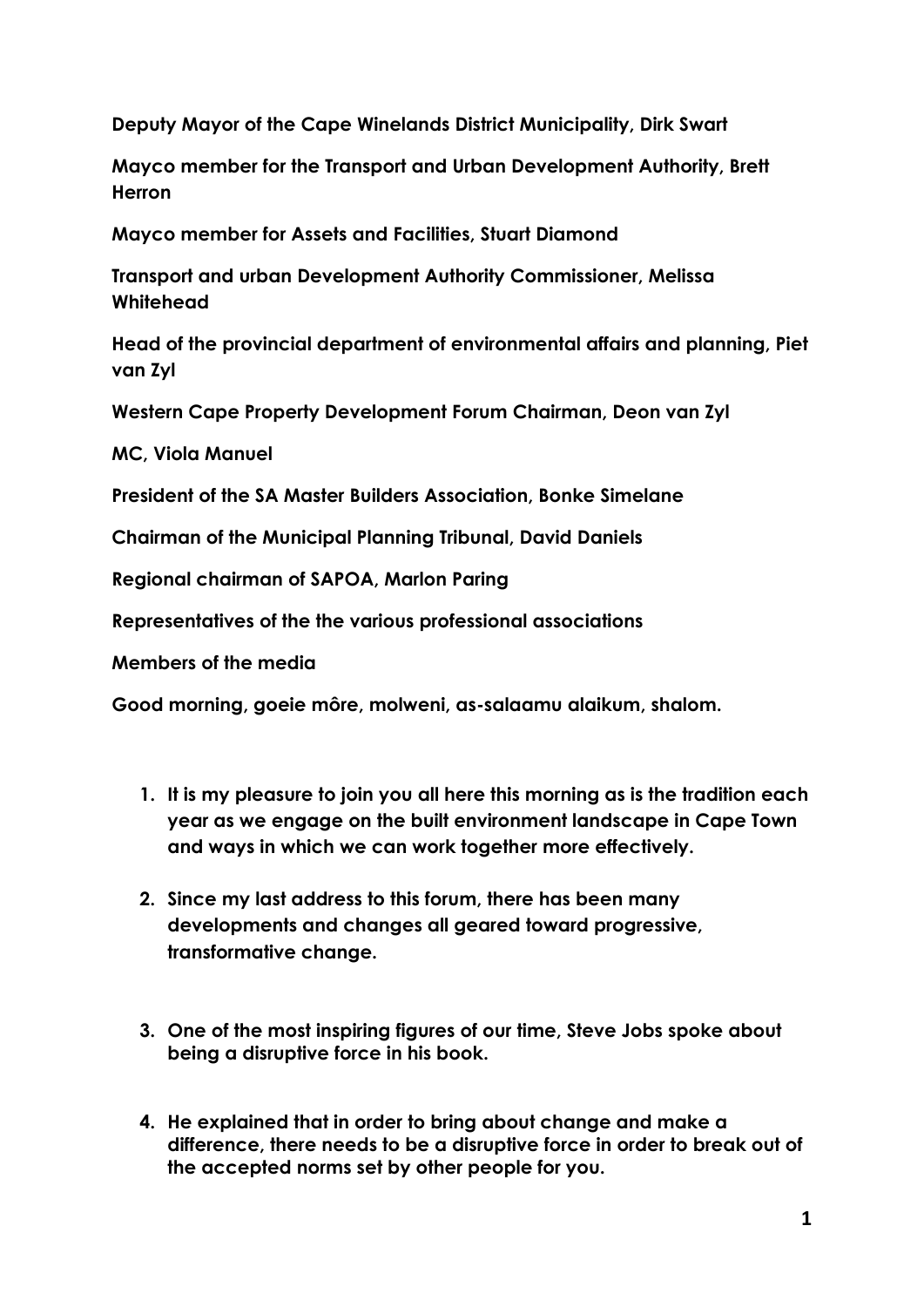- **5. I share this belief as we cannot cling to the old ways of doing things and expect new or better results.**
- **6. It is for this reason that the City in August last year adopted the Organisational Development and Transformation Plan (ODTP) as a means to reboot government, to become more progressive, more responsive and more customer centric and better meet the needs of the residents we serve.**
- **7. The ODTP is also a mechanism that will bring about the paradigm shift needed to transform Cape Town, reverse apartheid spatial planning and bring greater parity of services to the people of our city.**
- **8. A key change of the ODTP was the establishment of the Transport and Urban Development Authority whose key role is to drive urban development and see the realisation of a more compact and connected city.**
- **9. Last year, Council also adopted the Transit Orientated Development strategy which aims to reverse the legacy of apartheid spatial planning and redress the injustices of the past by stopping long travelling distances and urban sprawl by building high densities and bringing people closer to residential and work opportunities.**
- **10.As I am sure many of you are aware, the Foreshore Freeway Project is one of the five TOD projects we have identified in the city which will see economic and residential development located closer to transport corridors.**
- **11.In June 2016 we made the call to the private sector to submit ideas for the unfinished highways on the western, central and eastern side of the Foreshore Freeway Precinct which have been part of the Cape Town city landscape for nearly five decades now.**
- **12.In March we opened the exhibition where six inspiring proposals were on show.**
- **13.We are going to make history by finding a solution to the unfinished bridges.**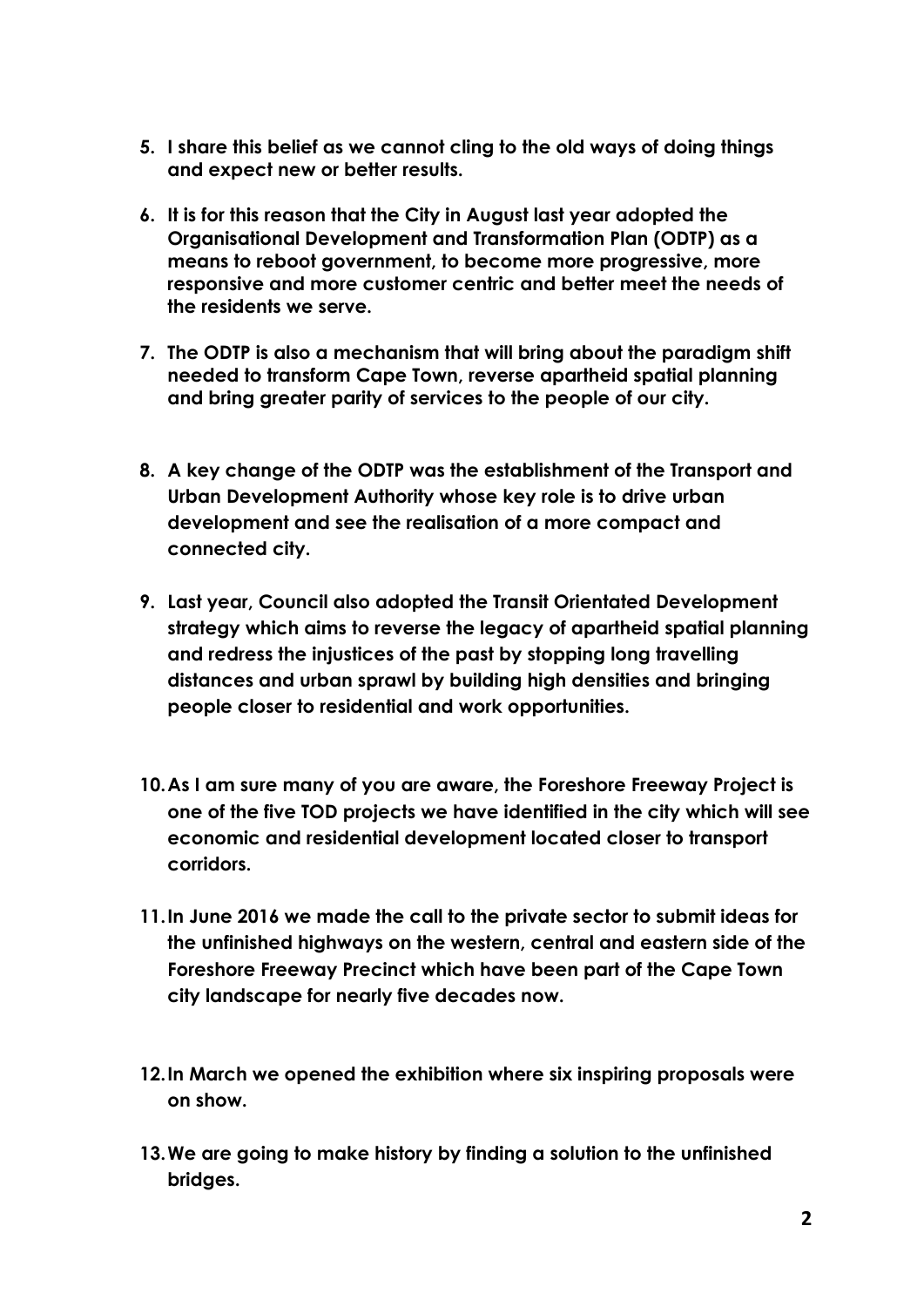- **14.For decades, no mayor has attempted to do so and I want it to be part of my legacy to find a solution for the bridges that will address congestion and provide affordable, inclusive housing in the city centre.**
- **15.Those were the two conditions we gave the private sector when the call for proposals went out and we will leverage the six hectares of City owned land as the catalyst investor to create the crowding in effect and encourage investment from the private sector.**
- **16.What we are demonstrating here is about more than just addressing apartheid spatial planning, it is about finally showing that the excuse by any government that they do not have the resources to deal with apartheid spatial planning is unacceptable.**
- **17.We have shown that the costs can be carried by the private sector following our contribution to provide the land.**
- **18.To deal with apartheid spatial planning and urbanisation, we need to be innovative and forward-thinking to make this great city even greater.**
- **19.This is the beginning where we are starting with the TOD projects in the CBD and we will follow this approach with four other developments in Paardevlei, Athlone, Bellville and Philppi where residents will be part of how we redesign Cape Town.**
- **20.Professor Nick Binedell, who said: 'Our entire economic future will depend on cities. Economic growth is the oxygen of our democracy and cities are the engines of economic growth'.**
- **21.These five major urban development projects in the city will be our contribution to the economic growth of our country.**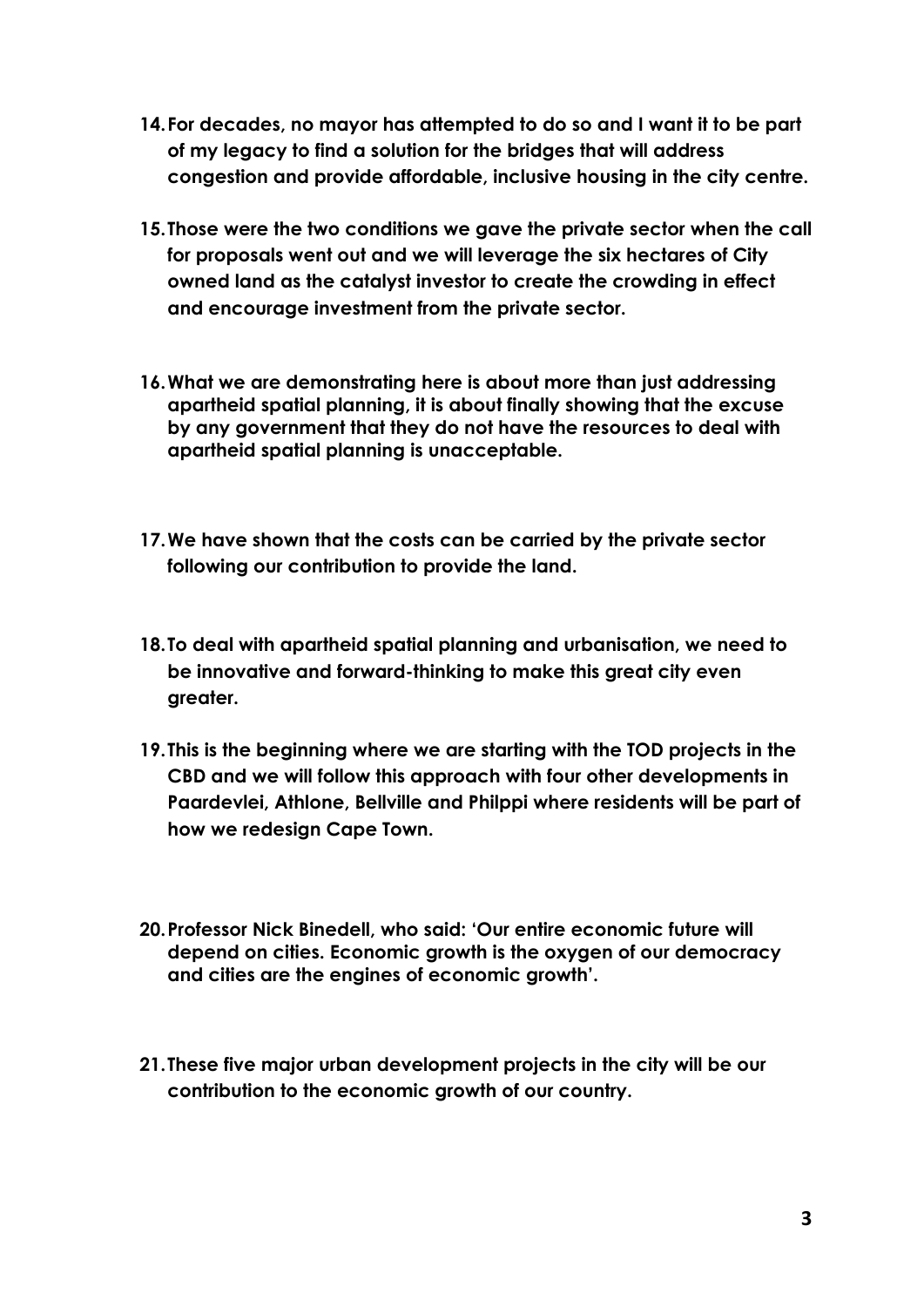- **22.I know that what is happening to the economy on a national level is worrying to investors but in Cape Town, we are focussed on creating a different, positive story.**
- **23.Cape Town maintains its record of clean governance and strong financial management having received our fourth consecutive clean audit and the only metro in the country to receive a clean audit for the past financial year.**
- **24.That didn't happen by fluke, it happened because of a disruptive force and by streamlining our work to be a more effective and efficient government, as all governments should be.**
- **25.So while I tell officials that we should not be praised for getting a clean audit, to investors – we can say that they can be rest assured that they are better off by investing in Cape Town.**
- **26.In terms of the growth of the property market in Cape Town, just two weeks ago the Central City Improvement District released the State of the Central City report which affirmed that investor confidence in Cape Town is growing despite what is happening on a national level.**
- **27.Cape Town is the second biggest contributor to the National GDP with about R16,2billion of investment being pumped into Cape Town since 2012, and just under R4,4 billion in property investment completed.**
- **28.That is the proof that our work in executing our Economic Development Strategy and providing reliable, sound infrastructure is paying off as investors are putting their money into Cape Town.**
- **29.We are determined to show the world that we are more than just a pretty face and a place to come and cool off, we are open for business.**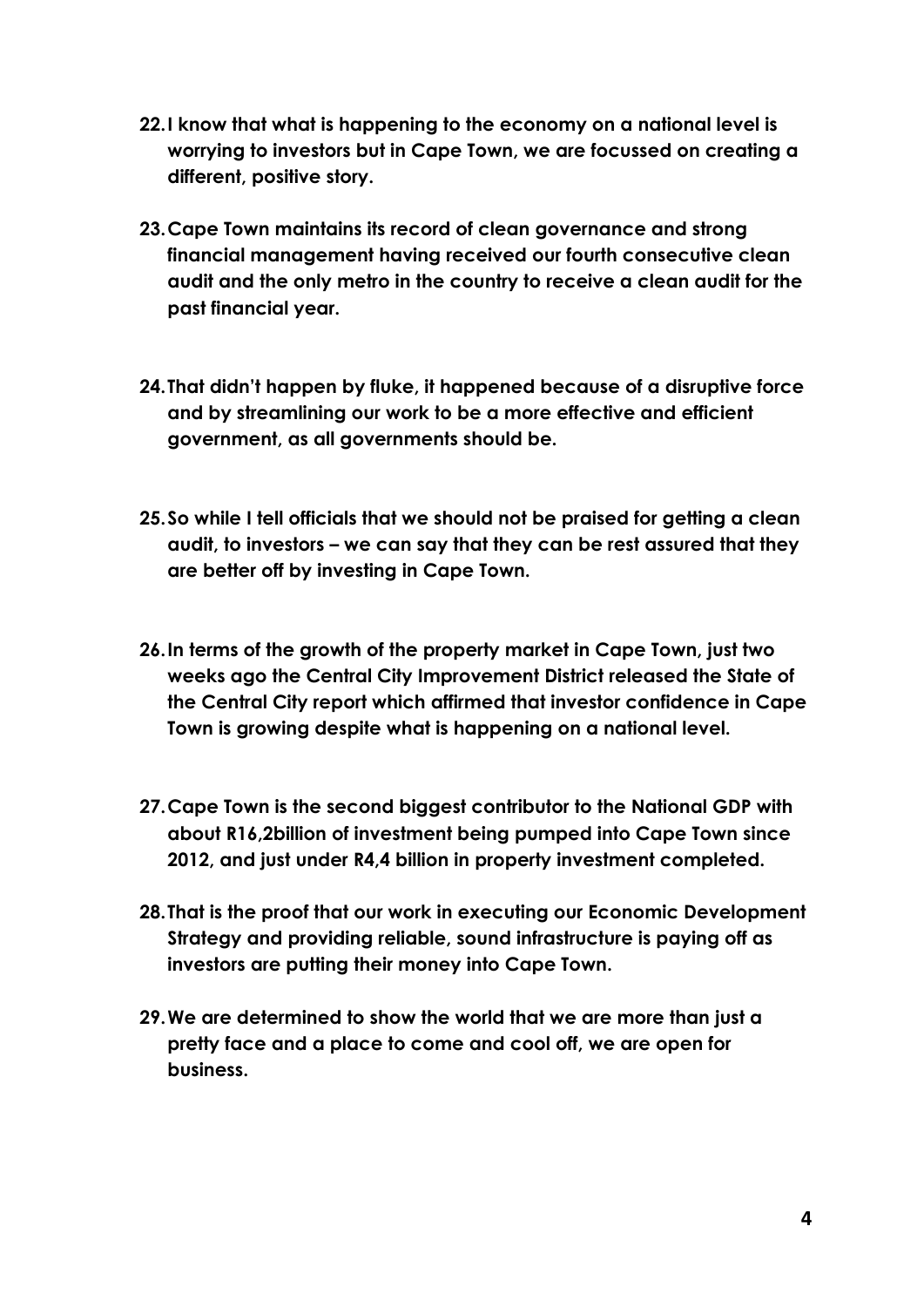- **30. As usual, in my report to you on the DAMS system, I can share that between 1 July 2016 and 30 April 2017, the City has approved 20 517 building plan applications to a building work value of R18.9billion.**
- **31.In the same time period, we have finalised 7 300 land use applications.**
- **32. For the 2015/16 financial year, we approved 24 968 building plan applications to a building work value of R22.6billion.**
- **33. In the same time period, we have finalised 7 983 land use applications**
- **34.Today the City's valuation role is R 1.17 trillion generating approximately R8.8 billion in rates income.**
- **35.In terms of the rate clearance certificates, we know this was an issue before with this process taking up to three weeks to be completed.**
- **36.We have listened and we have brought about the changes to work more efficiently.**
- **37.As of 31 March 2017, 99% of Rates clearance certificates are issued within 10 days as per the service level agreement with the Cape Property Law Society.**
- **38.Over 95% of rates clearance certificates are issued within 5 working days.**
- **39.We have automated the rates payment schedule, automated the issuing online of the clearance certificates, automated the move in/move out process and automated the refund process.**